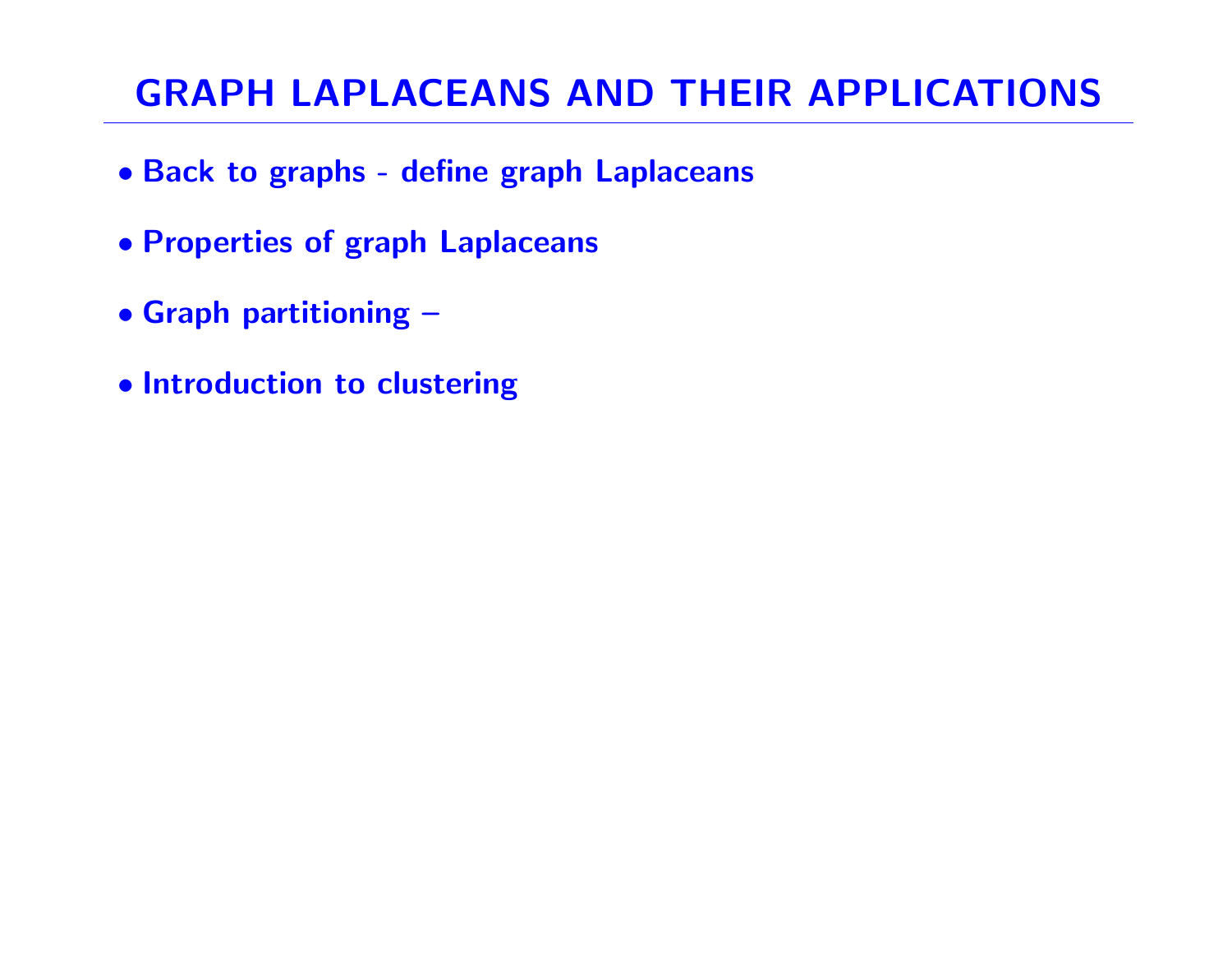# Graph Laplaceans - Definition

➤ "Laplace-type" matrices associated with general undirected graphs – useful in many applications

- $\blacktriangleright$  Given a graph  $G = (V, E)$  define
- A matrix  $\boldsymbol{W}$  of weights  $\boldsymbol{w_{ij}}$  for each edge
- Assume  $w_{ij} \geq 0$ ,,  $w_{ii} = 0$ , and  $w_{ij} = w_{ji} \; \forall (i, j)$
- $\bullet$  The diagonal matrix  $\boldsymbol{D} = diag(d_i)$  with  $d_i = \sum_{j \neq i} w_{ij}$
- $\blacktriangleright$  Corresponding graph Laplacean of G is:

$$
L=D-W
$$

Gershgorin's theorem  $\rightarrow L$  is positive semidefinite.

9-2 <mark>– Glaplacians – Glaplacians – Glaplacians – Glaplacians – Glaplacians – Glaplacians</mark>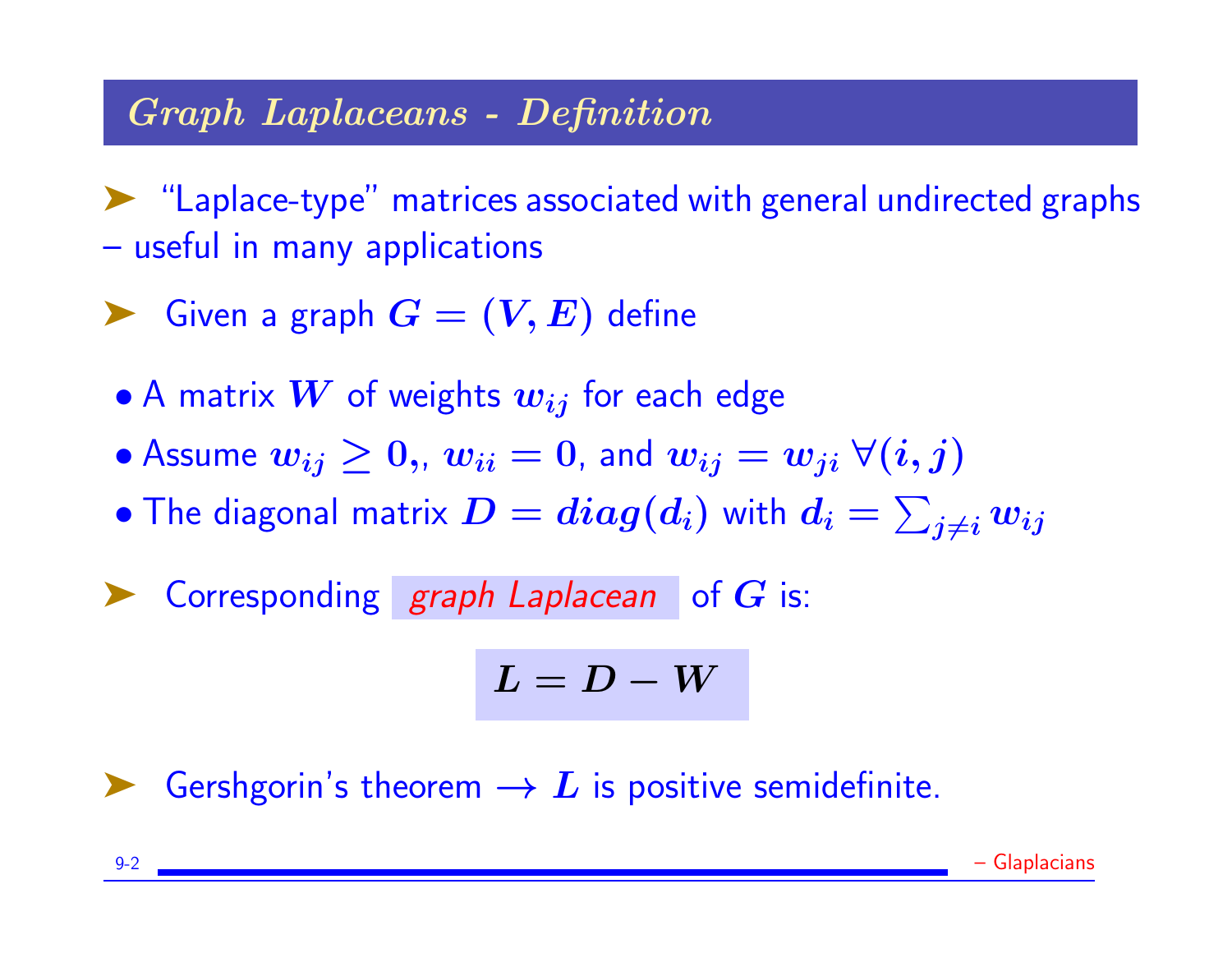

$$
w_{ij} = \begin{cases} 1 \text{ if } (i,j) \in E \& i \neq j \\ 0 \text{ else} \end{cases} \quad D = \text{diag} \left[ d_i = \sum_{j \neq i} w_{ij} \right]
$$



9-3 – Glaplacians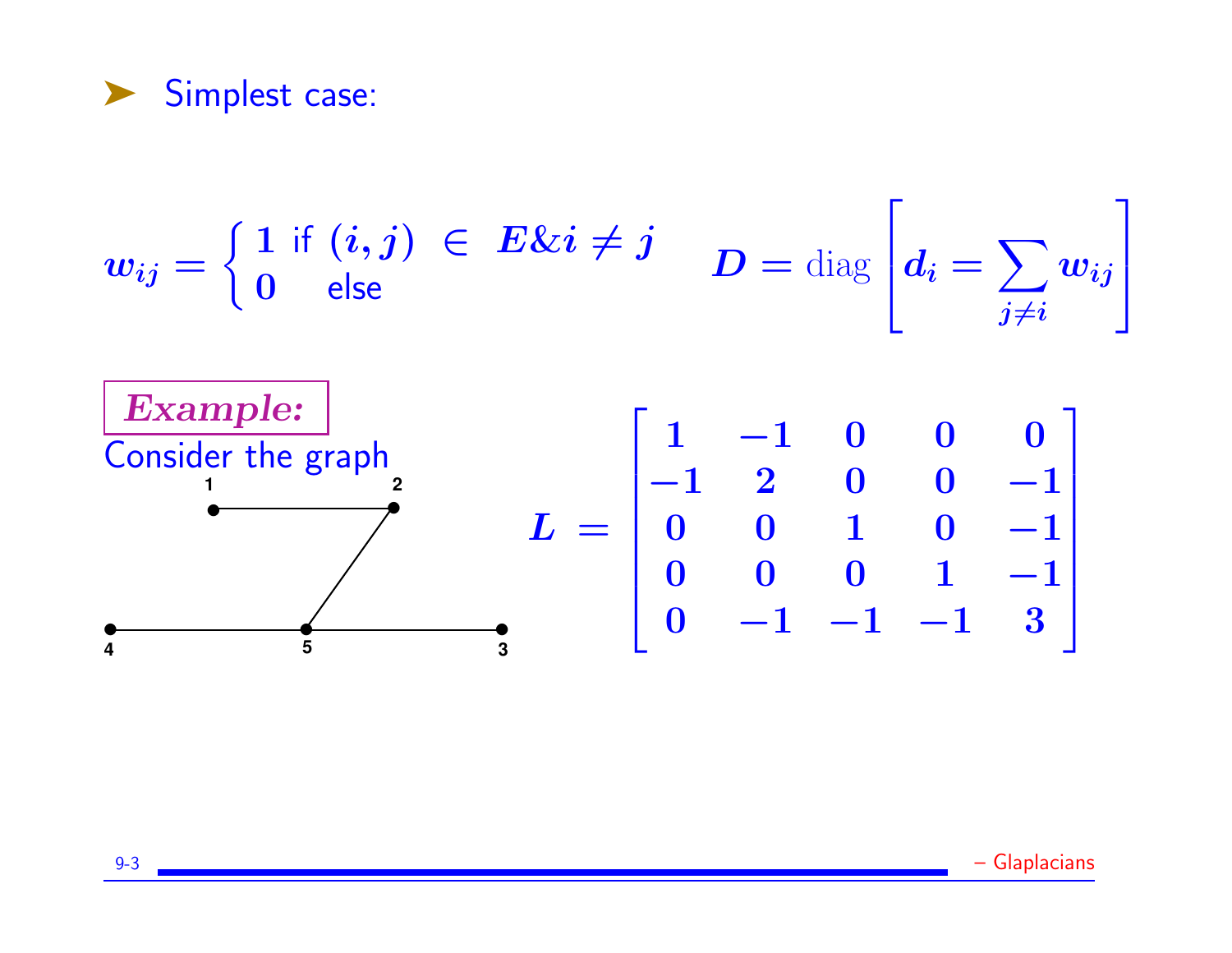**E** Define the graph Laplacean for the graph associated with the simple mesh shown next. [use the simple weights of 0 or 1]. What is the difference with the discretization of the Laplace operator for case when mesh is the same as this graph?



#### Proposition:

(i)  $\boldsymbol{L}$  is symmetric semi-positive definite. (ii)  $L$  is singular with  $1$  as a null vector. (iii) If G is connected, then  $Null(L) = span{ 1 }$ (iv) If G has  $k > 1$  connected components  $G_1, G_2, \cdots, G_k$ , then the nullity of L is k and  $Null(L)$  is spanned by the vectors  $z^{(j)},\, j=1,\cdots,k$  defined by:

$$
(z^{(j)})_i = \left\{ \begin{matrix} 1 \text{ if } i \in G_j \\ 0 \text{ if not.} \end{matrix} \right.
$$

9-4 – Glaplacians – Glaplacians – Glaplacians – Glaplacians – Glaplacians – Glaplacians – Glaplacians – Glaplacians – Glaplacians – Glaplacians – Glaplacians – Glaplacians – Glaplacians – Glaplacians – Glaplacians – Glapla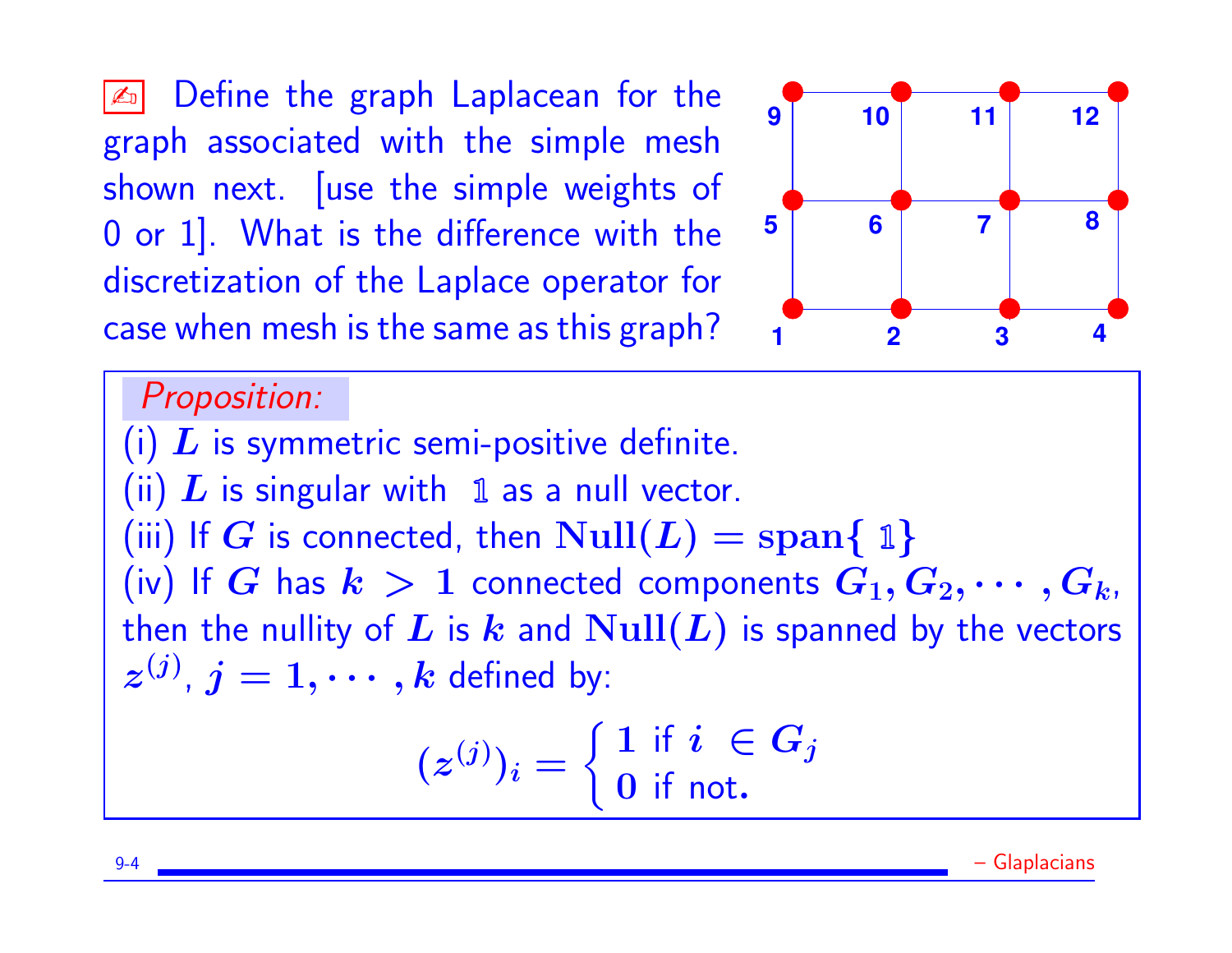Proof: (i) and (ii) seen earlier and are trivial. (iii) Clearly  $u = 1$  is a null vector for L. The vector  $D^{-1/2}u$  is an eigenvector for the matrix  $\boldsymbol{D}^{-1/2}\boldsymbol{L}\boldsymbol{D}^{-1/2}=\boldsymbol{I}-\boldsymbol{D}^{-1/2}\boldsymbol{W}\boldsymbol{D}^{-1/2}$  associated with the smallest eigenvalue. It is also an eigenvector for  $D^{-1/2}WD^{-1/2}$ associated with the largest eigenvalue. By the Perron Frobenius theorem this is a simple eigenvalue... (iv) Can be proved from the fact that  $L$  can be written as a direct sum of the Laplacian matrices for  $G_1, \cdots, G_k$ .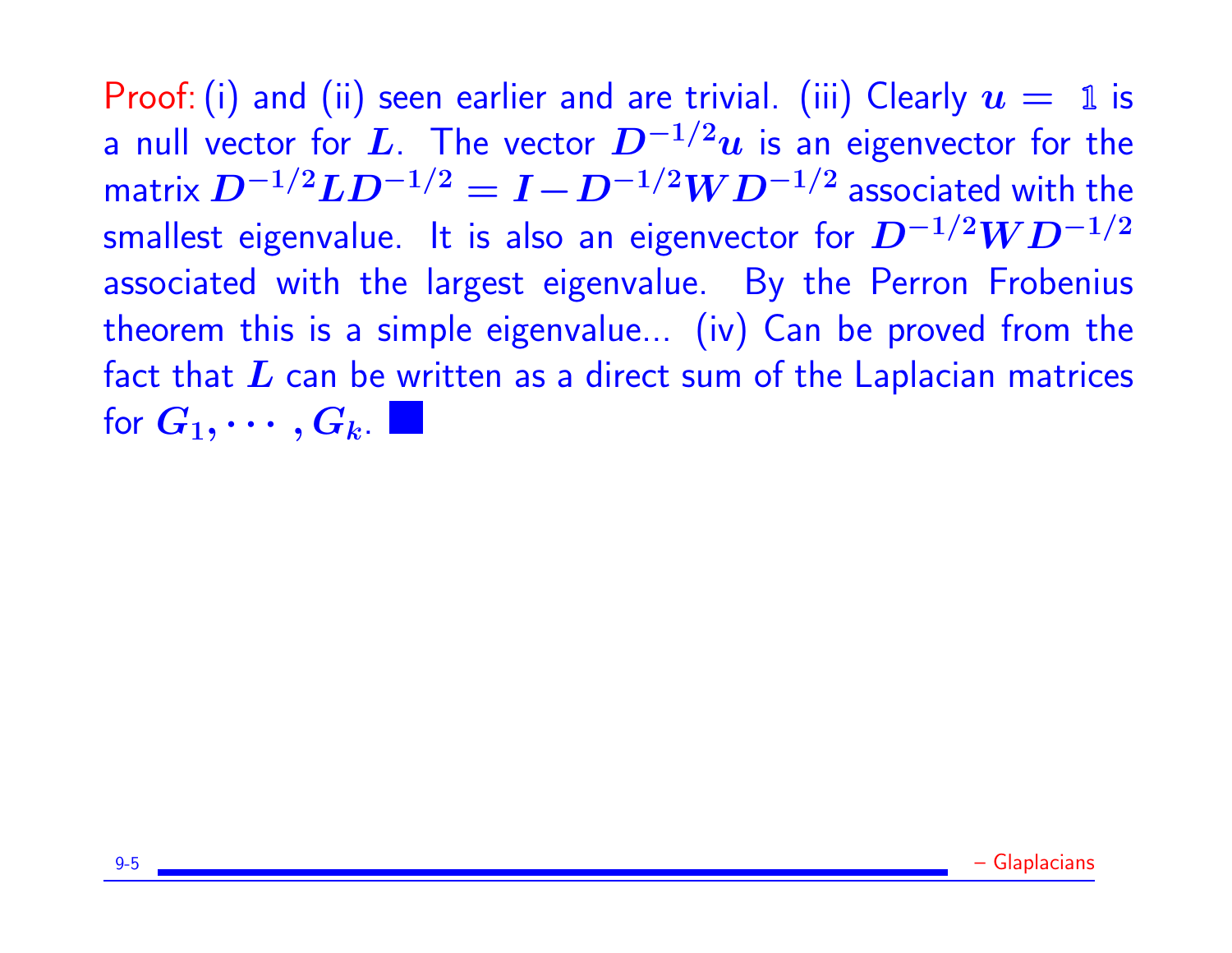# A few properties of graph Laplaceans

Define: oriented incidence matrix  $H: (1)$ First orient the edges  $i \sim j$  into  $i \to j$  or  $j \to i$ . (2) Rows of H indexed by vertices of G. Columns indexed by edges. (3) For each  $(i, j)$  in E, define the corresponding column in  $\boldsymbol{H}$  as  $\sqrt{w(i,j)}(\boldsymbol{e}_i - \boldsymbol{e}_j).$ 

| $ $ $Example:$ $ $ In previous ex-       |       |  | $\mathbf{0}$                                 |  |
|------------------------------------------|-------|--|----------------------------------------------|--|
| ample (P. 11-3) orient $i \rightarrow j$ |       |  |                                              |  |
| so that $j > i$ [lower triangular        | $H =$ |  |                                              |  |
| matrix representation.                   |       |  |                                              |  |
| Then matrix $\boldsymbol{H}$ is:         |       |  | $\begin{vmatrix} -1 & -1 & -1 \end{vmatrix}$ |  |

Property 1 
$$
L = H H^{T}
$$

Re-prove part (iv) of previous proposition by using this property.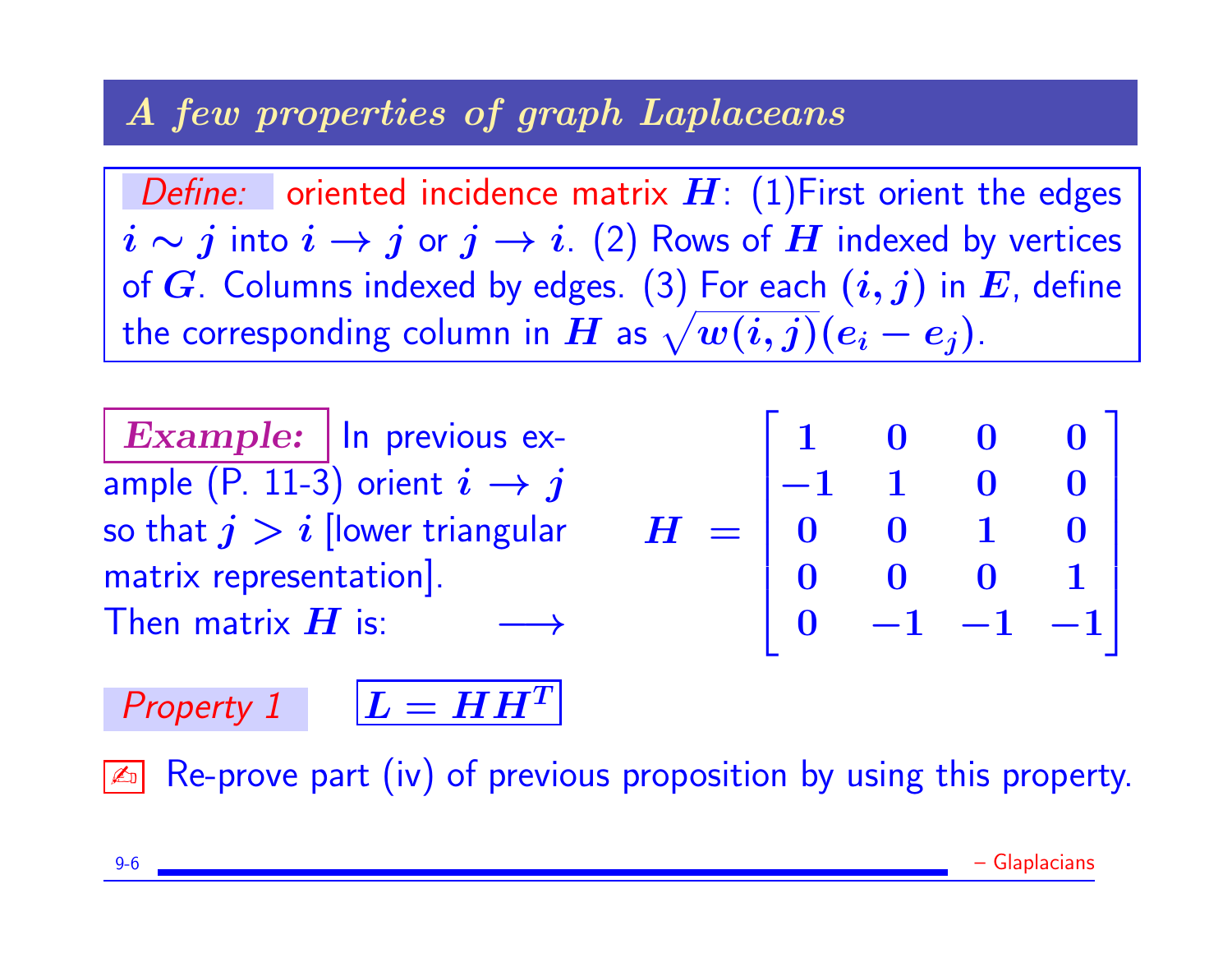### A few properties of graph Laplaceans



Strong relation between  $\bm{x^T}\bm{L}\bm{x}$  and local distances between entries of  $x$ ► Let  $L =$  any matrix s.t.  $L = D -$ W, with  $D = diag(d_i)$  and

$$
w_{ij} \geq 0, \qquad d_i \ = \ \sum_{j \neq i} w_{ij}
$$

Property 2: for any  $x \in \mathbb{R}^n$  :

$$
x^\top L x = \frac{1}{2} \sum_{i,j} w_{ij} |x_i - x_j|^2
$$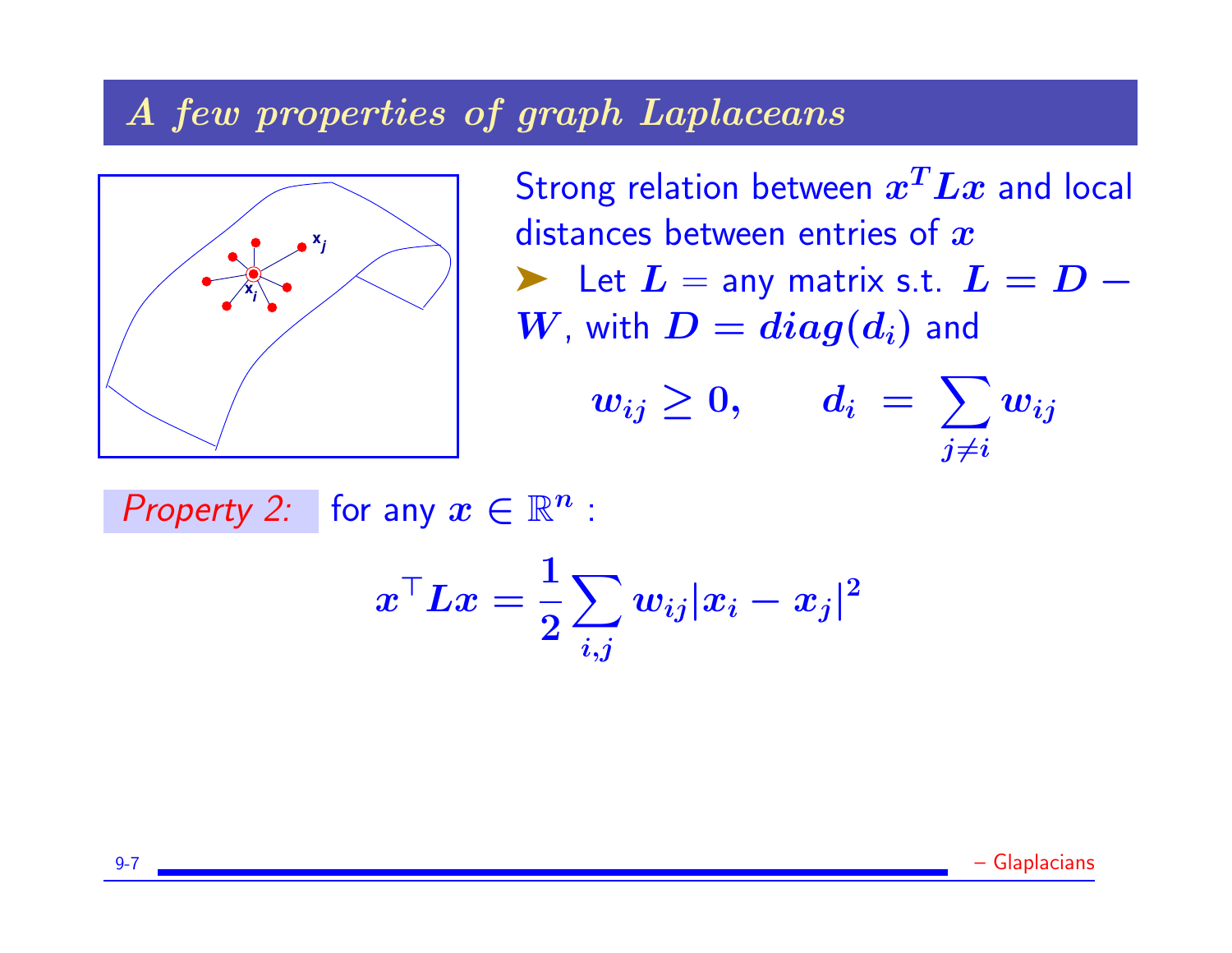Property 3:  $\big|$  (generalization) for any  $Y \in \mathbb{R}^{d \times n}$  :  $\text{Tr}\left[\boldsymbol{Y}\boldsymbol{L}\boldsymbol{Y}^{\top}\right]=\frac{1}{2}$ 2  $\sum$  $\boldsymbol{i, j}$  $\|w_{ij}\|y_i-y_j\|^2$ 

 $\blacktriangleright$  Note:  $y_j = j$ -th colunm of  $Y$ . Usually  $d < n$ . Each column can represent a data sample.

*Property 4:* For the particular  $L = I - \frac{1}{n}$  $11^{\top}$  $\boldsymbol{X}\boldsymbol{L}\boldsymbol{X}^\top = \bar{\boldsymbol{X}}\bar{\boldsymbol{X}}^\top == \boldsymbol{n}\times \textsf{Covariance matrix}$ 

*Property 5:*  $\boldsymbol{L}$  is singular and admits the null vector  $1 = ones(n,1)$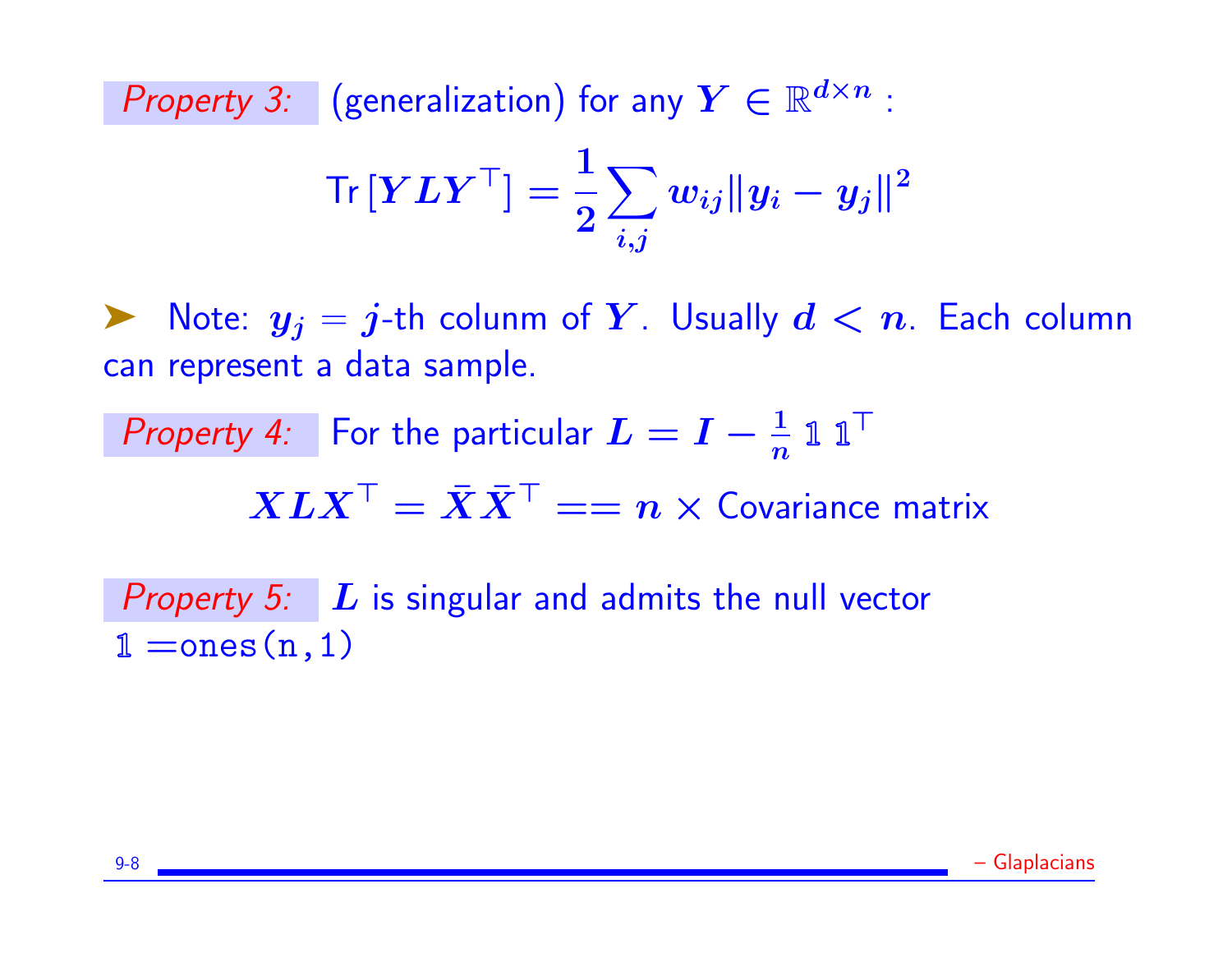Property 6: (Graph partitioning) Consider situation when  $w_{ij} \in$  $\{0,1\}$ . If x is a vector of signs  $(\pm 1)$  then

 $\boldsymbol{x}^{\top}\boldsymbol{L}\boldsymbol{x}=4\times($  'number of edge cuts')

edge-cut = pair  $(i, j)$  with  $x_i \neq x_j$ 

➤ Consequence: Can be used to partition graphs



► Would like to minimize  $(Lx, x)$  subject to  $x \in \{-1, 1\}^n$  and  $e^T x = 0$  [balanced sets]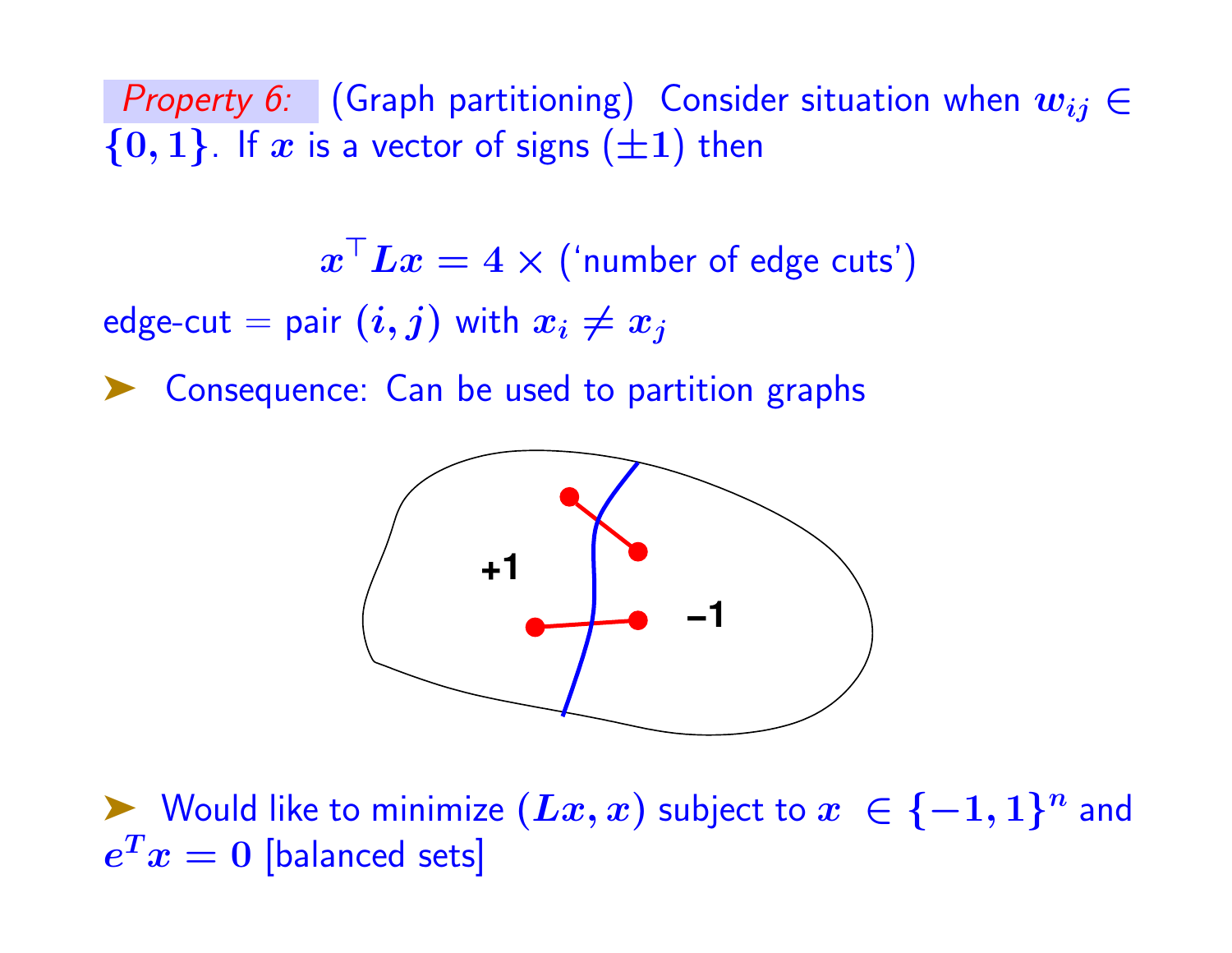➤ Wll solve a relaxed form of this problem

 $\boxed{\mathbb{Z}_\mathbb{D}}$  What if we replace  $x$  by a vector of ones (representing one partition) and zeros (representing the other)?

 $\boxed{\mathbb{Z}^n}$  Let  $x$  be any vector and  $y = x + \alpha$  1 and  $L$  a graph Laplacean. Compare  $(Lx, x)$  with  $(Ly, y)$ .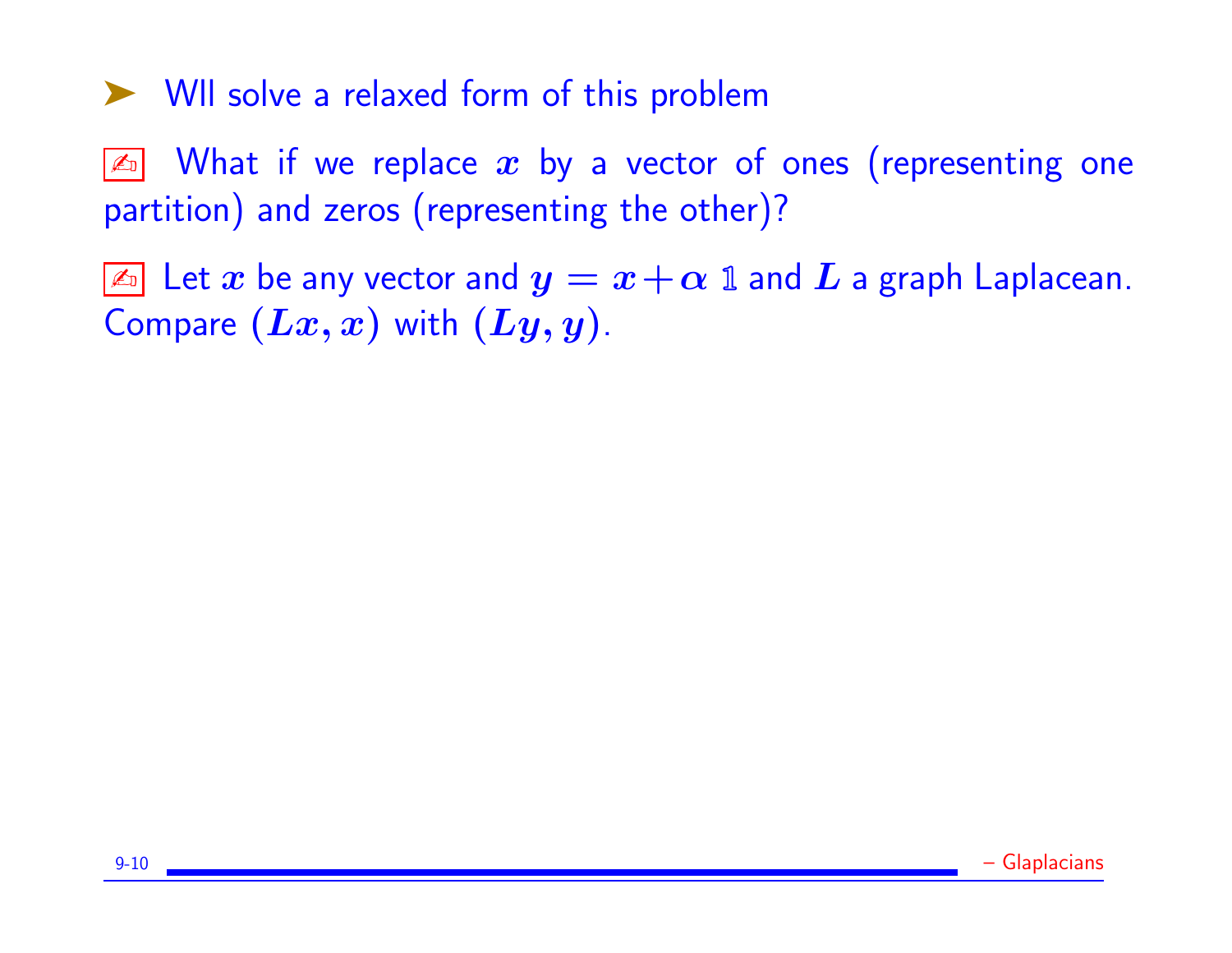► Consider any symmetric (real) matrix  $A$  with eigenvalues  $\lambda_1 \leq$  $\lambda_2 \leq \cdots \leq \lambda_n$  and eigenvectors  $u_1, \cdots, u_n$ 

▶ Recall that: (Min reached for  $x = u_1$ ) min  $x\in \mathbb{R}^n$  $(Ax, x)$  $(x, x)$  $=\lambda _{1}$ 

▶ In addition: (Min reached for  $x = u_2$ ) min  $x \bot u_1$  $(Ax, x)$  $(x, x)$  $=\lambda_2$ 

For a graph Laplacean  $u_1 = 1$  = vector of all ones and  $\blacktriangleright$  ...vector  $u_2$  is called the Fiedler vector. It solves a relaxed form of the problem -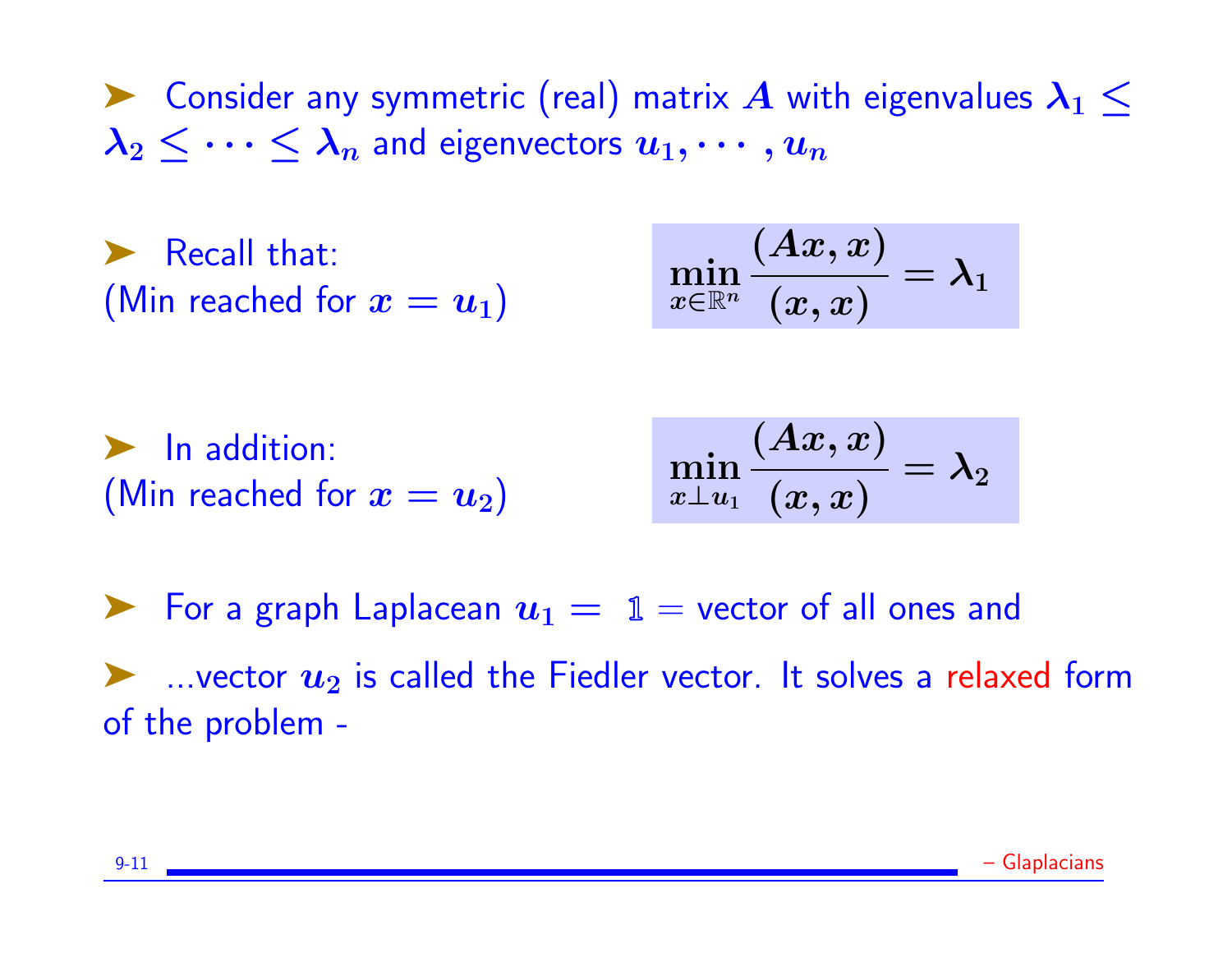$$
\min_{x \in \{-1,1\}^n; \hspace{0.1cm} 1^T x = 0} \hspace{0.1cm} \frac{(Lx,x)}{(x,x)} \hspace{1.2cm} \rightarrow \hspace{1.2cm} \min_{x \in \mathbb{R}^n; \hspace{0.1cm} 1^T x = 0} \hspace{0.1cm} \frac{(Lx,x)}{(x,x)}
$$

► Define  $v = u_2$  then  $lab = sign(v - med(v))$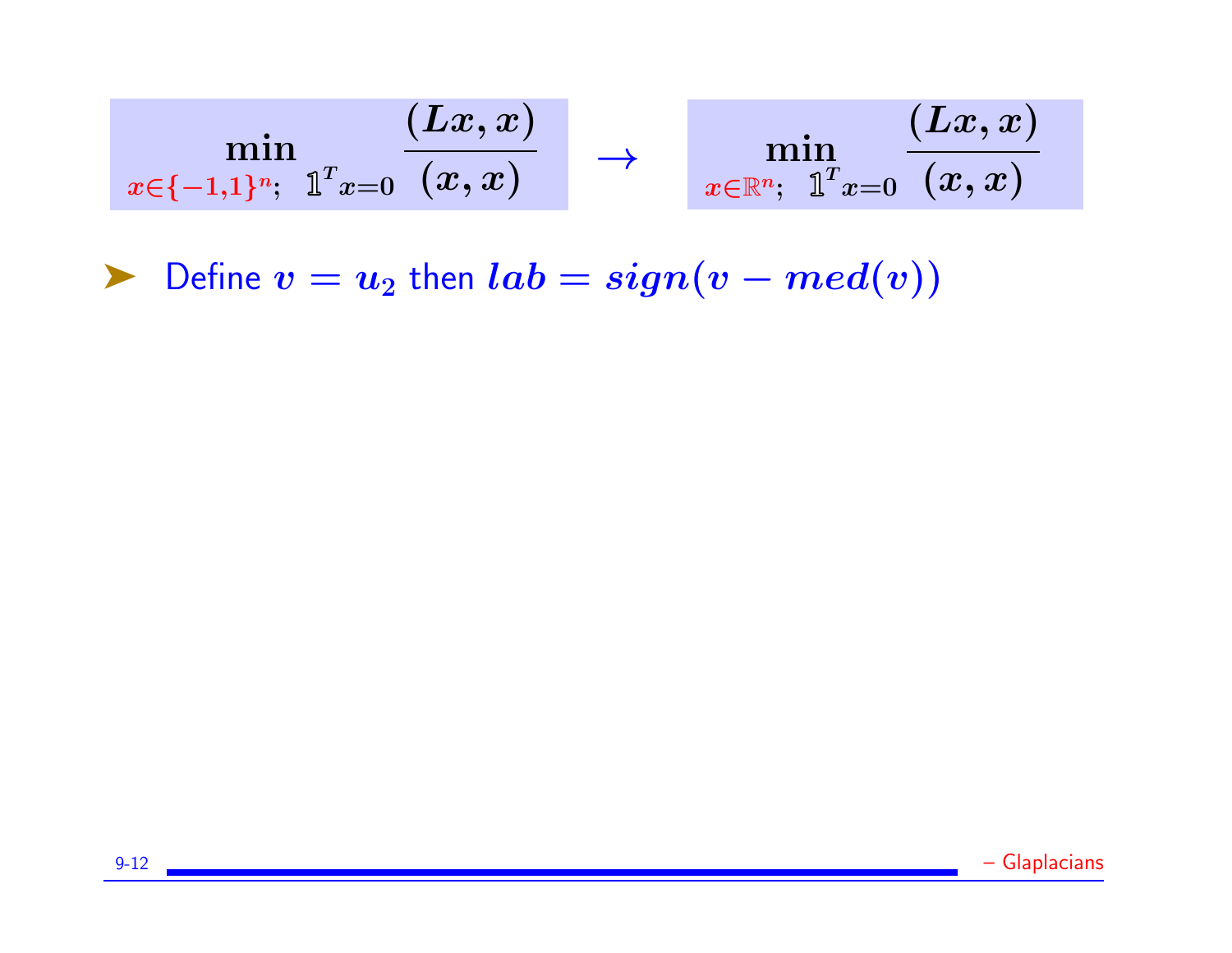# Recursive Spectral Bisection

Form graph Laplacean

2 Partition graph in 2 based on Fielder vector

3 Partition largest subgraph in two recursively ...

4 ... Until the desired number of partitions is reached

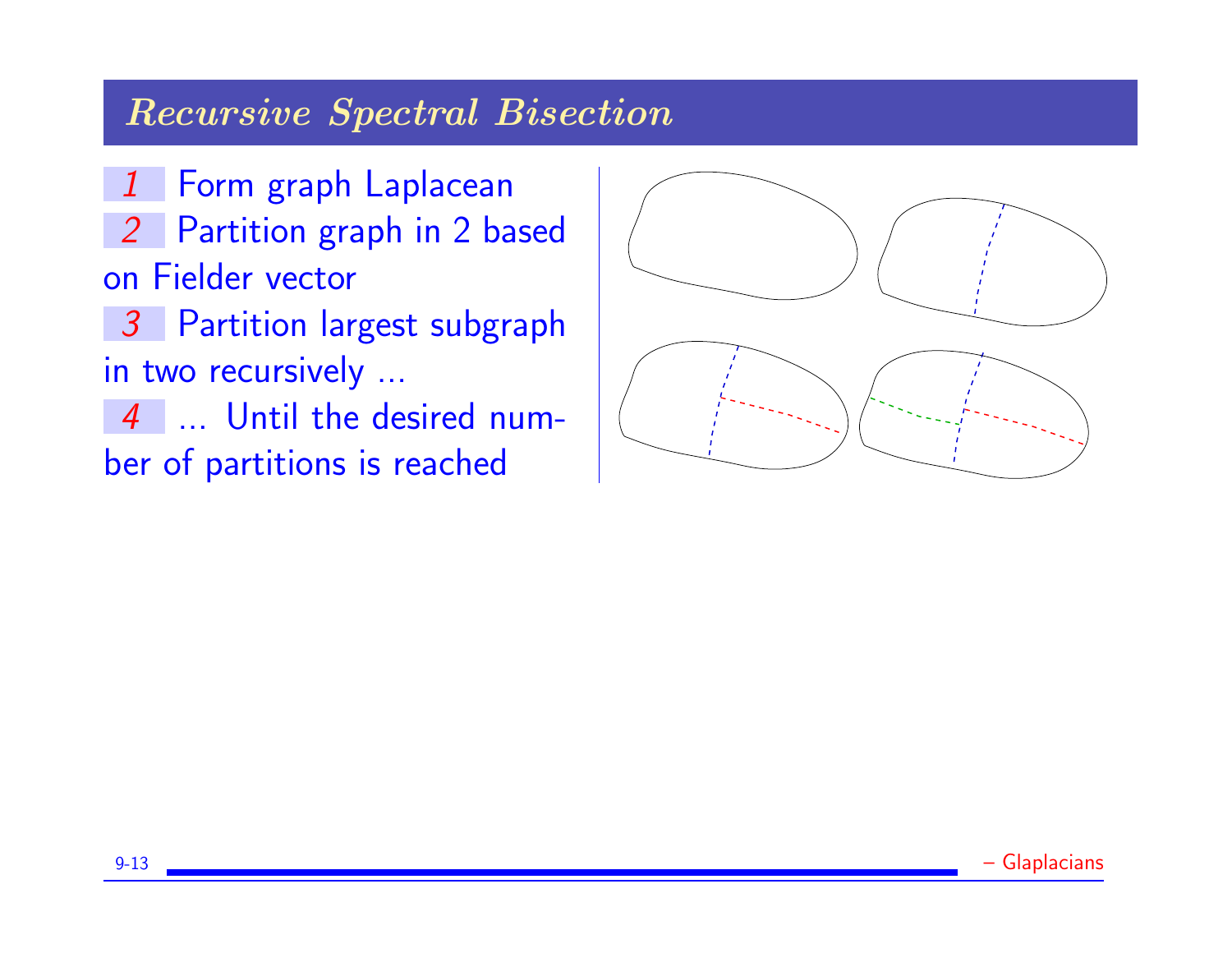#### Three approaches to graph partitioning:

- 1. Spectral methods Just seen + add Recursive Spectral Bisection.
- 2. Geometric techniques. Coordinates are required. [Houstis & Rice et al., Miller, Vavasis, Teng et al.]
- 3. Graph Theory techniques multilevel,... [use graph, but no coordinates]
	- Currently best known technique is Metis (multi-level algorithm)
	- Simplest idea: Recursive Graph Bisection; Nested dissection (George & Liu, 1980; Liu 1992]
	- Advantages: simplicity no coordinates required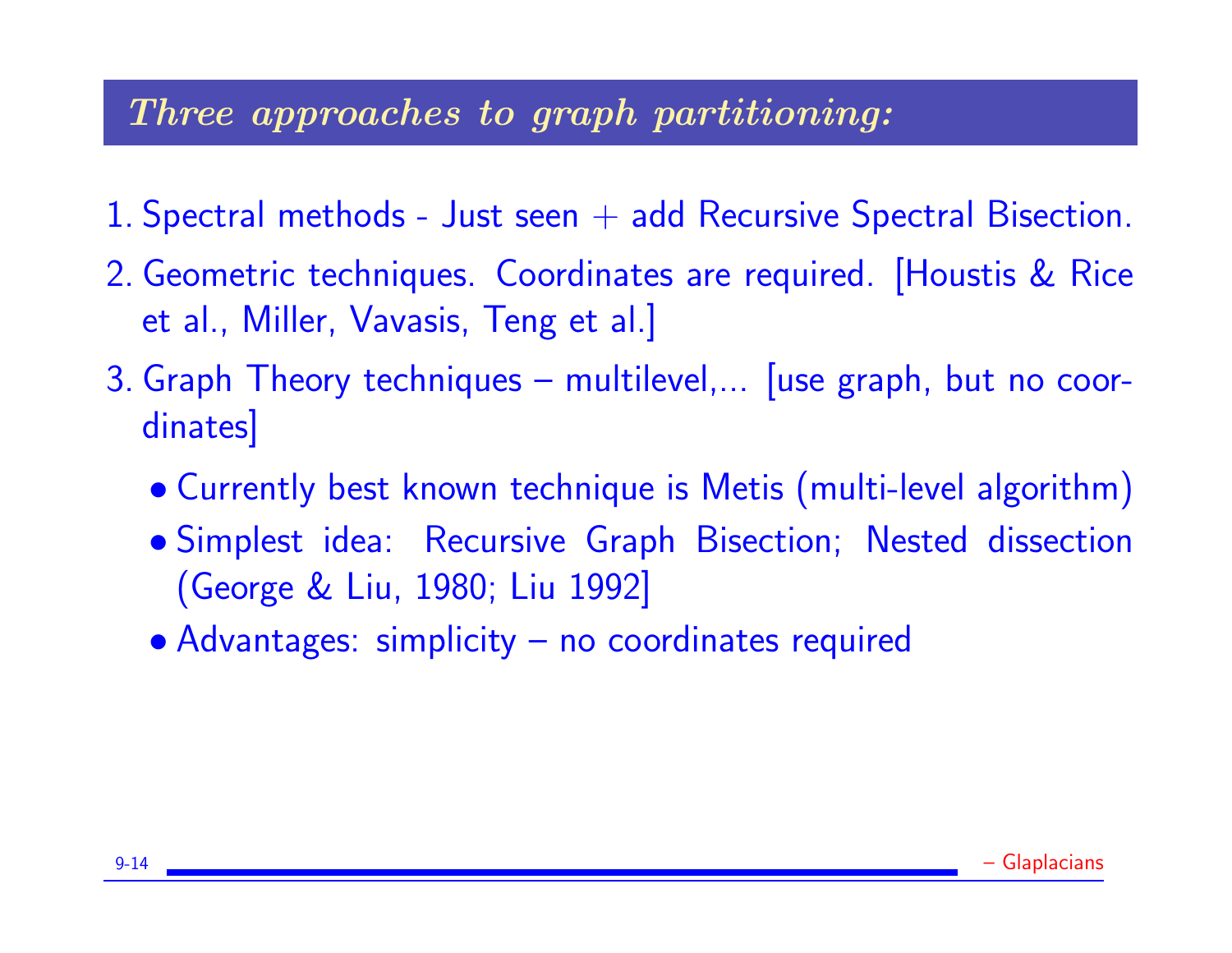### Example of a graph theory approach

# ▶ Level Set Expansion Algorithm

Given:  $\boldsymbol{p}$  nodes 'uniformly' spread in the graph (roughly same distance from one another).

➤ Method: Perform a level-set traversal (BFS) from each node simultaneously.

Best described for an example on a  $15 \times 15$  five – point Finite Difference grid.

➤ See [Goehring-Saad '94, See Cai-Saad '95]

➤ Approach also known under the name 'bubble' algorithm and implemented in some packages [Party, DibaP]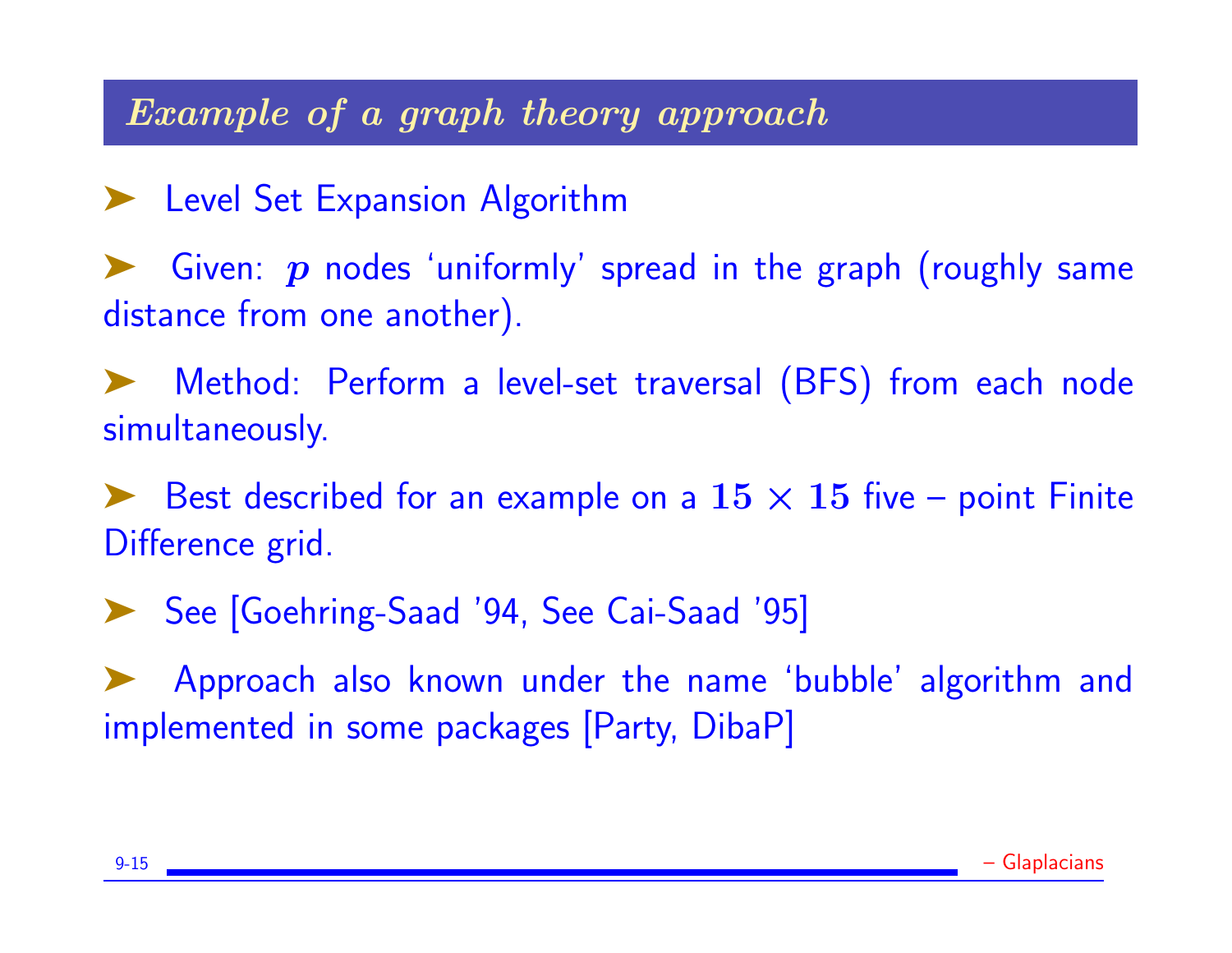

9-16 – Glaplacians – Glaplacians – Glaplacians – Glaplacians – Glaplacians – Glaplacians – Glaplacians – Glaplacians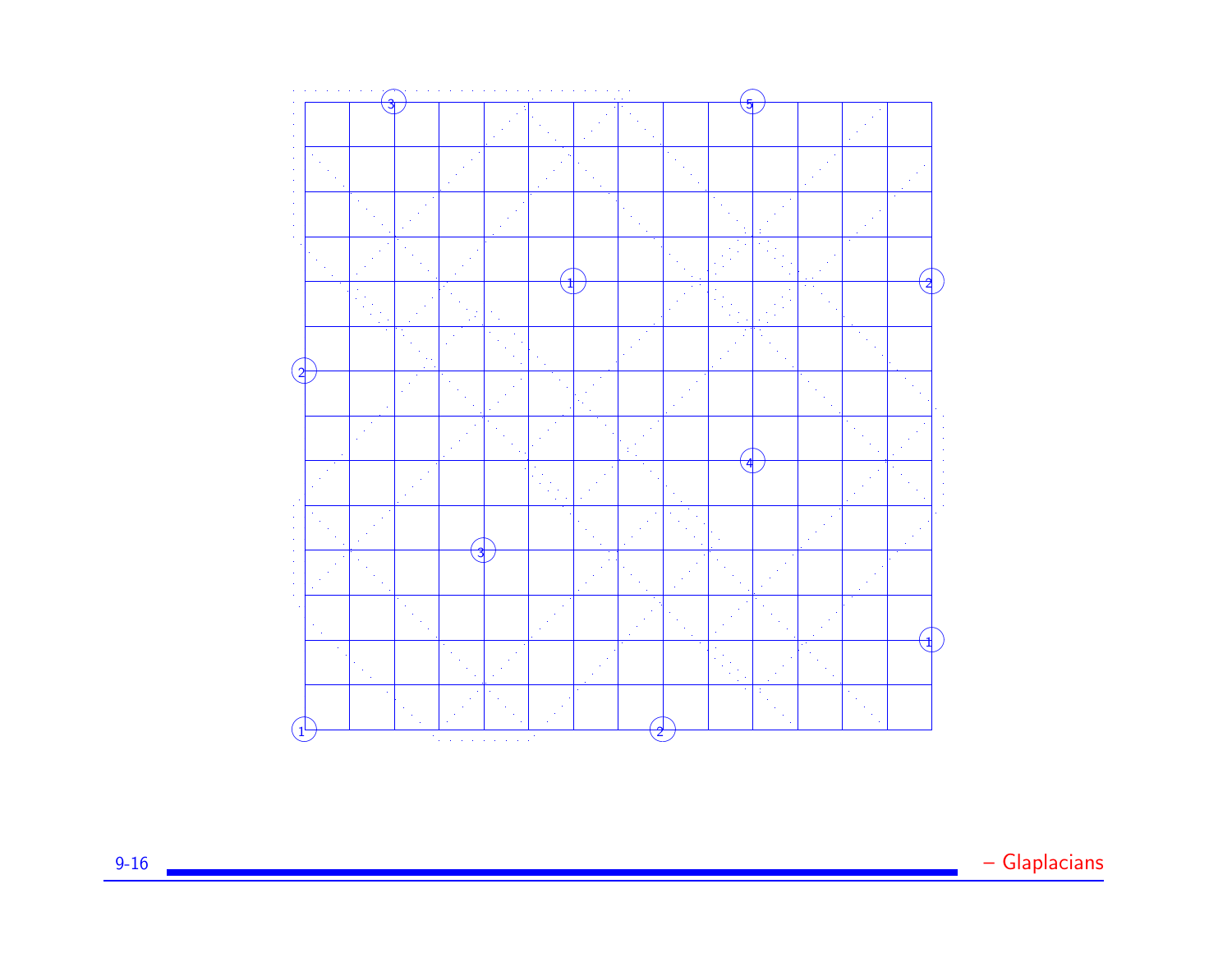# Clustering

Problem: we are given *n* data items:  $x_1, x_2, \cdots, x_n$ . Would like to 'cluster' them, i.e., group them so that each group or cluster contains items that are similar in some sense.



Refer to each group as a 'cluster' or a 'class'

'Unsupervised learning'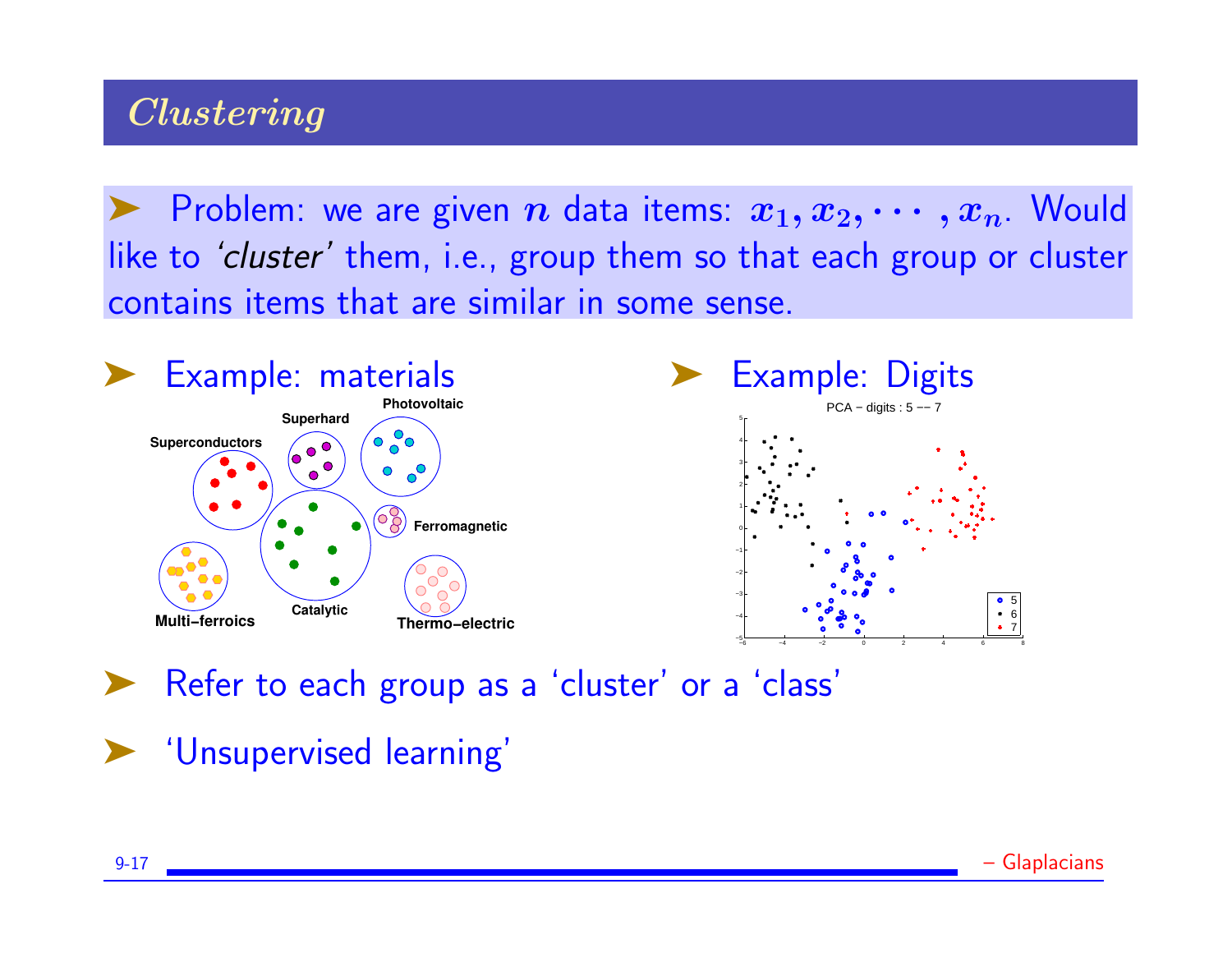### What is Unsupervised learning?

- "Unsupervised learning" : methods do not exploit labeled data
- Example of digits: perform a 2-D projection
- Images of same digit tend to cluster (more or less)
- Such 2-D representations are popular for visualization
- Can also try to find natural clusters in data, e.g., in materials
- Basic clusterning technique: K-means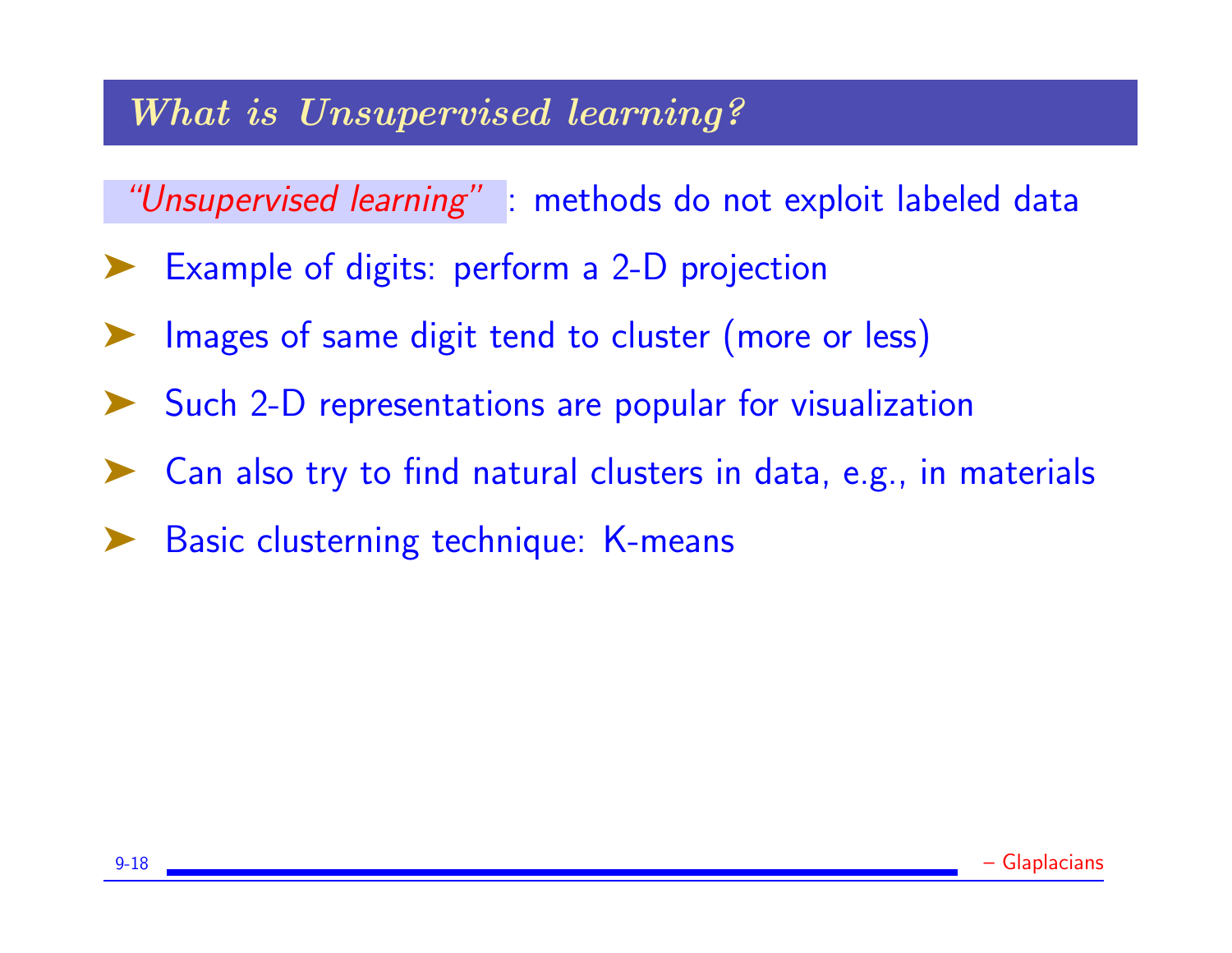### Example: Community Detection

 $\blacktriangleright$  Communities modeled by an 'affinity' graph [e.g., 'user A sends frequent e-mails to user  $B'$ ]

Adjacency Graph represented by a sparse matrix



|          | Original    |  |  |
|----------|-------------|--|--|
| matrix   |             |  |  |
| Goal:    | Find        |  |  |
| ordering | SΟ          |  |  |
| blocks   | are         |  |  |
| as       | dense<br>as |  |  |
| possible |             |  |  |



➤ Use 'blocking' techniques for sparse matrices  $\triangleright$  Advantage of this viewpoint: need not know  $\#$  of clusters. [data: <www-personal.umich.edu/~mejn/netdata/>]